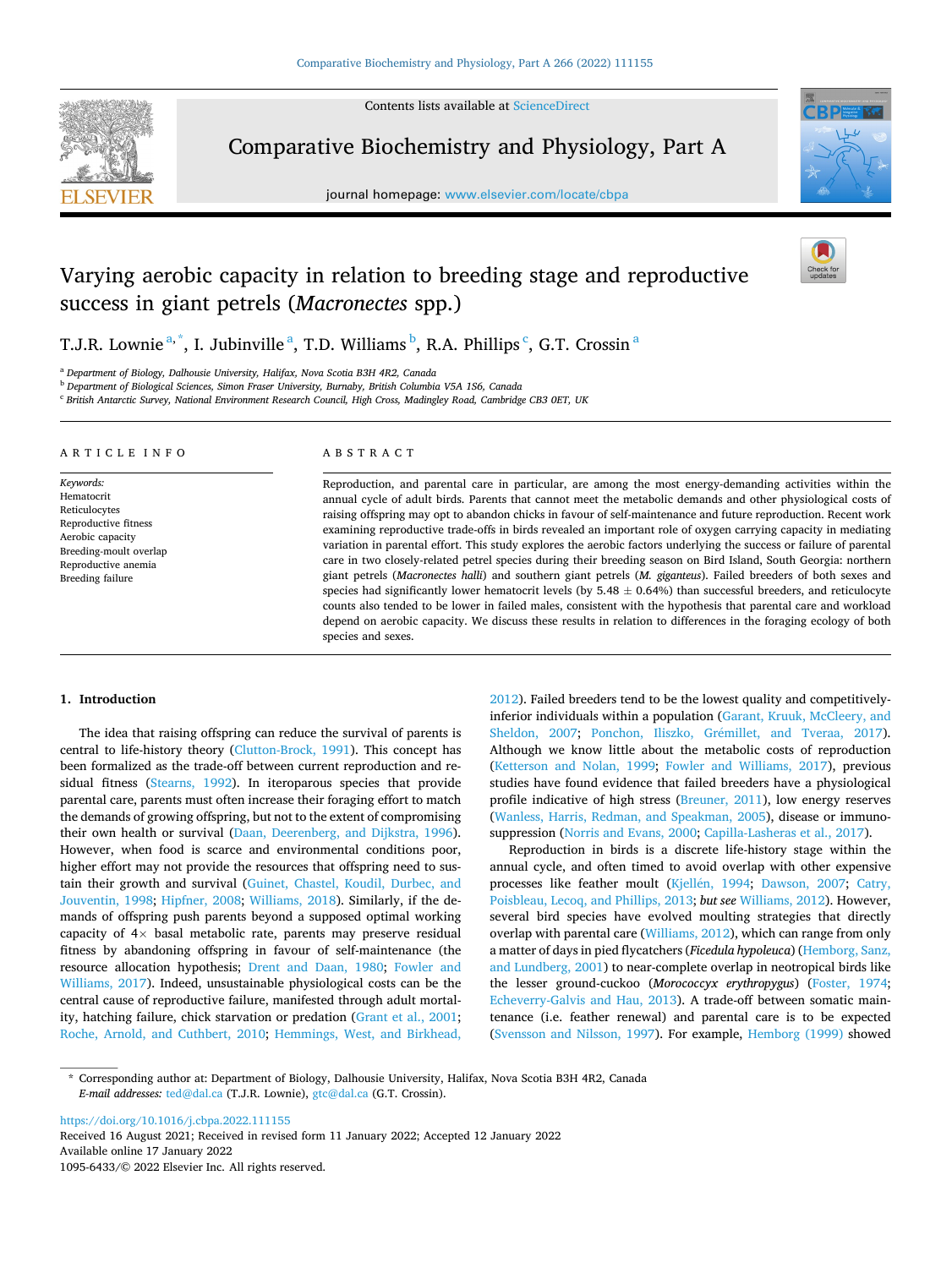<span id="page-1-0"></span>that female pied flycatchers which moulted during breeding laid smaller clutches and fledged fewer chicks. The physiological costs and trade-offs involved in a breeding-moult overlap remain largely unexplored (Echeverry-Galvis and Córdoba-Córdoba, 2008; [Williams, 2012\)](#page-7-0). However, they likely involve sex and stress hormones [\(Crossin et al., 2012](#page-6-0)), energy reserves ([Hoye and Buttemer, 2011](#page-6-0)), or aerobic capacity ([Klaassen, 1995](#page-6-0); [Kern, Bacon, Long, and Cowie, 2007;](#page-6-0) [Mazarro et al.,](#page-6-0)  [2013;](#page-6-0) [Podlaszczuk et al., 2016](#page-7-0); [Fowler, Paquet, Legault, Cohen, and](#page-6-0)  [Williams, 2018](#page-6-0)).

In this study, we examine the dynamics of aerobic capacity in two long-lived, pelagic seabirds that exhibit substantial breeding-moult overlap: the northern giant petrel (NGP; *Macronectes halli*) and southern giant petrel (SGP; *M. giganteus*). Both are monogamous central-place foragers with circumpolar distributions on island groups around the Southern Ocean and mean laying dates around 6 weeks apart where they breed in sympatry ([Brown, Techow, Wood, and Phillips, 2015\)](#page-5-0). They provide bi-parental care to a single chick, alternating shifts at the nest with foraging trips to sea during the incubation and brood-guard periods, after which the chick can be left unguarded and both parents forage at sea, returning at intervals of several hours to days until fledging ([Granroth-Wilding and Phillips, 2018\)](#page-6-0). Throughout the period of parental care, primary (flight) feather moult occurs in both males and females [\(Hunter, 1984a](#page-6-0)), but the rate of feather replacement accelerates if parents lose their egg or chick, i.e. if they become failed breeders ([Crossin et al., 2012\)](#page-6-0). Not surprisingly, moulting while raising offspring means that giant petrels have greater energetic costs while foraging than other seabirds [\(Obst and Nagy, 1992](#page-6-0)), which is presumably offset by higher aerobic capacity, i.e. increased oxygen-carrying capacity of blood, to sustain greater flight muscle activity ([Butler, 2016](#page-5-0)). Indeed, aerobic capacity is an important determinant of foraging effort in many bird species (e.g. [Leary, Sullivan, and Hillgarth, 1999](#page-6-0); [Crossin, Taka](#page-6-0)[hashi, Sakamoto, Trathan, and Williams, 2015;](#page-6-0) [Malvat, Lynch, Benni](#page-6-0)[son, and Jessopp, 2020](#page-6-0)). However, its measurement is also affected by the other costs of reproduction [\(Wagner, Stables, and Williams, 2008](#page-7-0); [Jubinville, Williams, Trathan, and Crossin, 2020](#page-6-0)) and moult [\(Mazarro](#page-6-0)  [et al., 2013](#page-6-0)), and changes in aerobic capacity are rarely linked directly to reproductive success and fitness [\(Wagner, Stables, and Williams, 2008](#page-7-0); [Fowler, Paquet, Legault, Cohen, and Williams, 2018;](#page-6-0) *but see* [Kalmbach,](#page-6-0)  [Griffiths, Crane, and Furness, 2004](#page-6-0)).

To examine the role of aerobic capacity in breeding-moult trade-offs, we sought to resolve how various aerobic indices (hematocrit [Hct], reticulocyte index [RI]) related to reproductive success in giant petrels monitored throughout the summer breeding period at Bird Island, South Georgia. Our aims were twofold. First, we compared aerobic indices and moult scores from successful and failed breeders of each sex and species at the end of the breeding season, just prior to out-migration, to determine how these related to reproductive outcome, while controlling for body mass. Given that aerobic indices reflect individual workload and phenotype, we predicted that successful breeders with a lower degree of feather moult would have higher Hct levels and RIs than failed breeders in a more advanced state of moult. However, given the difficulty in disentangling cause from consequence with regard to relationships among aerobic capacity, reproductive outcome, and moult, we tested two non-exclusive hypotheses: (*i*) that high aerobic capacity contributes to successful reproduction and therefore delayed moult, and (*ii*) that after reproductive failure, moulting occurs at the cost of decreased reproductive capacity. Second, we documented the seasonal progression in aerobic indices in giant petrels over the c.6-month period from egg laying to chick fledging. Few studies have examined aerobic indices over so long a breeding season [\(Wagner, Stables, and Williams, 2008](#page-7-0); [Fowler,](#page-6-0)  [Paquet, Legault, Cohen, and Williams, 2018](#page-6-0)), and fewer still in large birds like seabirds. The results are discussed in the context of breedingmoult overlap and associated energetic trade-offs in birds.

## **2. Methods**

## *2.1. Data collection*

Fieldwork was carried out on northern and southern giant petrels breeding in sympatry on Bird Island, South Georgia (54◦00′ S, 38◦03′ W) during the austral summer, October 2008 to April 2009. All study nests included banded, sexed adults which were part of the long-term monitoring programme (for details, *see* [Brown, Techow, Wood, and Phillips,](#page-5-0)  [2015;](#page-5-0) [Gianuca et al., 2019](#page-6-0)). Briefly, nests with eggs are marked at laying, and visited at least weekly to record failures (due to nest abandonment, egg infertility or other hatching failure, chick starvation or predation), up until the chick fledges. Sex was determined visually from bill size, as males have a much larger and deeper bill than females ([Copello, Quintana, and Somoza, 2006](#page-6-0)), and the accuracy confirmed by reference to the sex of the partner ([Brown, Techow, Wood, and Phillips,](#page-5-0)  [2015,](#page-5-0) [Gianuca et al., 2019\)](#page-6-0). All sampled birds were therefore of known breeding status.

Banded adults (10–23 males and 10–22 females, *see* Table 1) were sampled at four points in the breeding season: *early incubation*, *late incubation* ( $\sim$ 40 days later), *early chick-rearing* ( $\sim$ 15 days later), and *late chick-rearing* (~80 days later). Adults were not serially-sampled, i.e. different individuals were captured at each point in time. NGPs lay in late September-early October, with eggs hatching in late Novemberearly December, and chicks fledging in late March, whereas SGPs lay six weeks later, in early-mid November, with eggs hatching in early January, and chicks fledging in May ([Brown, Techow, Wood, and Phil](#page-5-0)[lips, 2015](#page-5-0), British Antarctic Survey unpublished data). The brood-guard period (when the chick is always attended by at least one parent) is considerably longer in NGPs than SGPs (30 days versus 16 days; [Hunter,](#page-6-0)  [1984a\)](#page-6-0).

During *early incubation*, *late incubation* and *early chick-rearing*, active breeders were sampled at their nests, whereas in the *late chick-rearing*  period, both successful and failed breeders were captured either near their nests or in open areas. At capture, mass  $(\pm 50 \text{ g})$  of adults was measured with a 10 kg Pesola spring scale, and tarsus length, bill length and minimum bill depth measured with calipers to the nearest mm. Blood samples of 2.0 ml were taken from the tarsal vein using preheparinized syringes fitted with 25-G needles, and transferred to 2.5 mL Eppendorf vials. Almost all samples (299 of 302) were collected within 3 min of capture to minimise the effect of the stress response ([Romero and Reed, 2005](#page-7-0)). Small portions of these samples were removed using micro-hematocrit tubes, and both the 2.5-mL Eppendorf vials and micro-hematocrit tubes centrifuged for 5 min at 10,000*g* to separate plasma and determine Hct (packed cell volume %) respectively. Plasma was then transferred to 0.6-mL cryovials for storage at − 20 ◦C until analysis. Moult was quantified by scoring 10 primary (flight) feathers on a scale of 0–4, following Dawson and Newton (2004) and [Crossin, Phillips, Lattin, Romero, and Williams \(2013\)](#page-6-0).

**Table 1** 

Sample sizes of giant petrels (*Macronectes* spp.) studied in each period of their breeding season, from October 2008 to April of 2009 on Bird Island, South Georgia.

|                                                        |        | Early<br>incubation | Late<br>incubation | Early chick-<br>rearing | Late chick-<br>rearing |
|--------------------------------------------------------|--------|---------------------|--------------------|-------------------------|------------------------|
| Northern giant<br>petrels<br>(M. halli)                |        |                     |                    |                         |                        |
| Males                                                  | N      | 13                  | 10                 | 17                      | 18                     |
| Females<br>Southern giant<br>petrels<br>(M. giganteus) | N      | 14                  | 9                  | 18                      | 9                      |
| Males<br>Females                                       | N<br>N | 20<br>19            | 21<br>19           | 19<br>18                | 14<br>16               |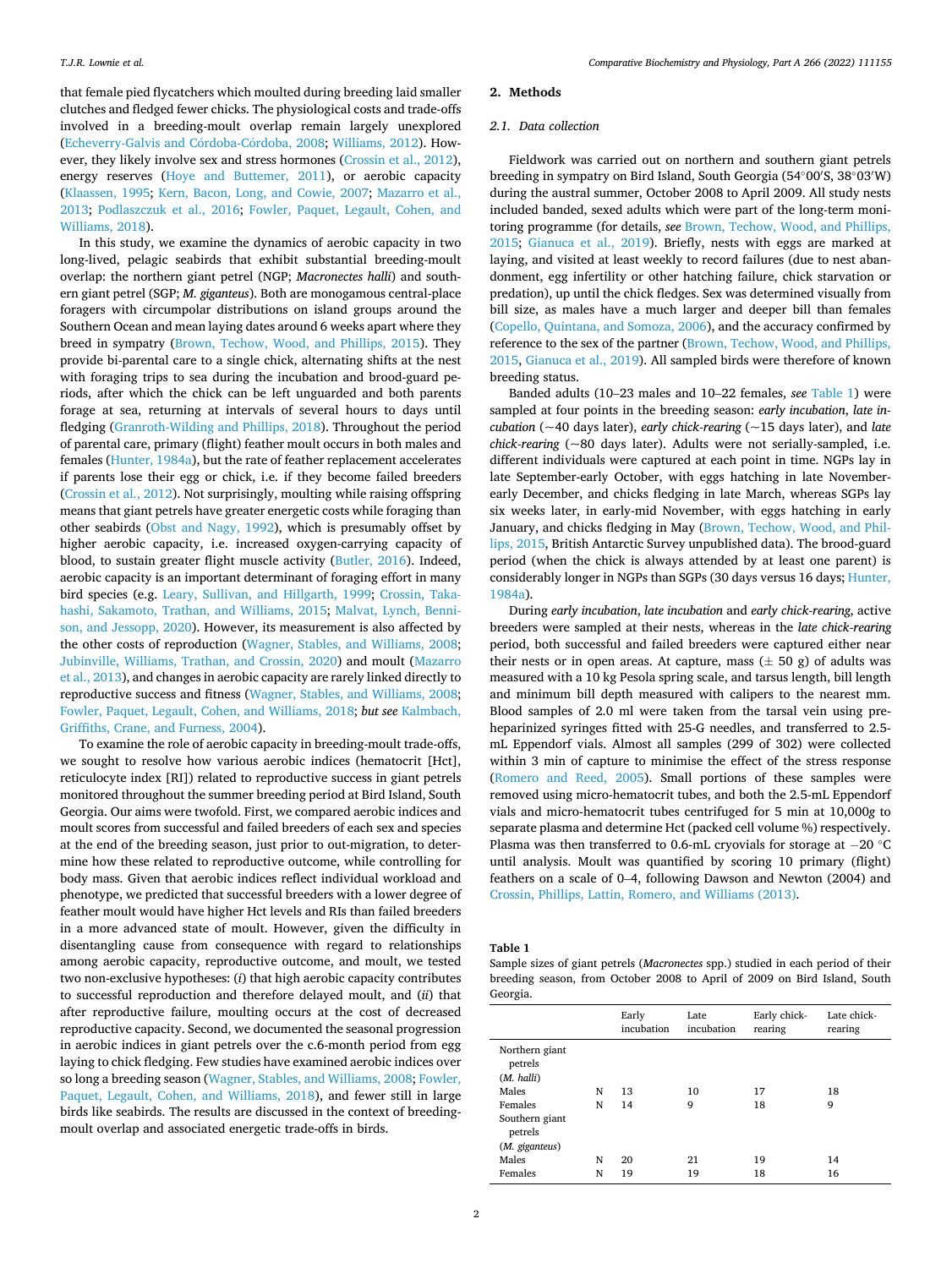# <span id="page-2-0"></span>*2.2. Blood processing and smear analysis*

Hct, or the volume of erythrocytes per unit plasma volume, provides an indication of relative aerobic capacity and overall health in birds (Richner et al. 1993; [Piersma, Everaarts, and Jukema, 1996;](#page-6-0) [Wagner,](#page-7-0)  [Stables, and Williams, 2008\)](#page-7-0). In addition, the RI, or the number of reticulocytes (juvenile erythrocytes) in circulation is used to gauge regenerative erythropoiesis ([Cooper, Sears, and Bienzle, 2005\)](#page-6-0). Reticulocytosis, or the enhanced production of new red blood cells due to the effects of the cytokine erythropoietin, is considered to be the best indicator of rebound from depleted Hct ([Fernandez and Grindem, 2006](#page-6-0)).

Five microlitre (5 μl) subsamples of whole blood were applied to glass slides. These smears were stained with new methylene blue (Reticulocyte stain R4132, Sigma-Aldrich Canada, Oakville, Ontario) to identify reticulocytes. Glass cover slips were then affixed to smears using Permount (SP15–500, Fisher Scientific Canada, Ottawa, Ontario, Canada) to prevent damage and displacement during oil immersion. Stained smears were analyzed under  $1000 \times$  oil immersion microscopy, and the number of reticulocytes per 1000 erythrocytes was recorded by evaluating 100 cells from 10 different regions of each smear. RI was calculated using the Hct correction formula outlined by [Riley, Ben-Ezra, Goel,](#page-7-0)  [and Tidwell \(2001\)](#page-7-0), with '*normal Hct*' set to the sample mean (*see*  Results).

$$
RI = %reticulocytes* \left( \frac{observed \, Hct}{normal \, Hct} \right)
$$

Reticulocytes were distinguished from mature erythrocytes according to [Campbell \(1988\)](#page-5-0), [Fernandez and Grindem \(2006\),](#page-6-0) and [Wagner,](#page-7-0)  [Stables, and Williams \(2008\)](#page-7-0). Accordingly, reticulocyte types were differentiated by their interspersed chromatin and relatively large size ([Campbell, 1988\)](#page-5-0). Reticulocytes were identified as cells with a ring of reticulum surrounding the nucleus, or at least five reticulum aggregates in the cytoplasm ([Fernandez and Grindem, 2006;](#page-6-0) [Wagner, Stables, and](#page-7-0)  [Williams, 2008;](#page-7-0) *see* Fig. S1 in Supplementary material). All smears were counted by the same individual, who was blind to the bird sex, sampling period and status.

# *2.3. Statistics*

Generalized linear models were used to assess relationships between physiological and life-history parameters towards the end of the season (in the *late chick-rearing* period), and to analyze seasonal progressions in Hct and RI. Analysis for the *late chick-rearing* period included four models with reproductive outcome, moult-score, Hct, and RI as response variables, and mass, sex, species, and various interaction terms as factors. Models were dredged from a comprehensive global model and fit using Gaussian or binomial distributions with identity or logit link functions, respectively. All variables were included as fixed factors rather than random effects, as there were  $\leq$  5 values for all. To select the best-fitting model (with consideration for goodness of fit and simplicity) Akaike Information Criterion [AIC], ΔAIC, and adjusted  $R^2$  values were generated. All analyses were performed using R (version 4.0.2; 2020-09- 3). Unless indicated otherwise, differences were considered to be statistically significant at *p <* 0.05.

## **3. Results**

## *3.1. Aerobic capacity and reproductive success*

Hct and RI data were obtained from 78 giant petrels (55 successful, 23 failed) sampled in the *late chick-rearing* period, including 39 NGPs (27 successful, 12 failed), and 39 SGPs (28 successful, 11 failed). Mean Hct was significantly higher in successful than failed breeders in all four species-sex groups (Table 2). Similarly, mean RI of successful birds was significantly higher than that of failed breeders in males of both species,

#### **Table 2**

Hematocrit (Hct), body mass, moult-score, and reticulocyte indices (RI) of northern and southern giant petrels (*Macronectes* spp.) measured at the end of the season in birds that failed or were successful in fledging their chick. Data were collected from October 2008 to April 2009 on Bird Island, South Georgia. Values are least square means ± *SEM. Bold text indicates statistically significant contrasts (p < 0.05).* 

|                        |             | Successful breeders | <b>Failed breeders</b> |
|------------------------|-------------|---------------------|------------------------|
| Northern giant petrels |             |                     |                        |
| (M. halli)             |             |                     |                        |
| Males                  | Hct(%)      | $47.56 \pm 0.73$    | $41.40 + 1.03$         |
|                        | Mass (kg)   | $4.67 \pm 0.06$     | $4.54 \pm 0.18$        |
|                        | Moult-score | $0.21 \pm 0.02$     | $0.66 + 0.14$          |
|                        | RI          | $5.58 \pm 0.45$     | $3.93 \pm 0.85$        |
|                        | N           | 18                  | 5                      |
| Females                | Hct (%)     | $48.22 \pm 0.80$    | $42.38 \pm 0.53$       |
|                        | Mass (kg)   | $3.59 \pm 0.07$     | $3.49 \pm 0.09$        |
|                        | Moult-score | $0.06 + 0.03$       | $0.52 + 0.07$          |
|                        | RI          | $6.51 \pm 0.91$     | $4.44 \pm 0.65$        |
|                        | N           | 9                   | 8                      |
| Southern giant petrels |             |                     |                        |
| (M. giganteus)         |             |                     |                        |
| Males                  | Hct(%)      | $48.57 + 0.86$      | $43.00 + 1.08$         |
|                        | Mass (kg)   | $4.59 \pm 0.07$     | $4.73 \pm 0.12$        |
|                        | Moult-score | $0.19 \pm 0.03$     | $0.69 \pm 0.00$        |
|                        | RI          | $6.40 \pm 0.77$     | $2.68 \pm 0.85$        |
|                        | N           | 15                  | 4                      |
| Females                | Hct(%)      | $47.07 \pm 1.00$    | $42.50 + 1.36$         |
|                        | Mass (kg)   | $3.51 \pm 0.06$     | $3.70 \pm 0.11$        |
|                        | Moult-score | $0.08 \pm 0.02$     | $0.37 \pm 0.04$        |
|                        | RI          | $5.44 \pm 0.71$     | $3.90 \pm 1.89$        |
|                        | N           | 15                  | 7                      |

but not in females. In addition, mean moult-score was significantly higher in failed than successful breeders.

In generalized linear models used to assess relationships among physiological and life-history parameters in the *late chick-rearing* period, Hct was the variable with the strongest effect on reproductive success or failure (*fate*) and moult-score ([Table 4a](#page-4-0);  $t = -3.50$ ,  $p < 0.001$  and [Table 4](#page-4-0)b;  $t = -6.58$ ,  $p < 0.001$ , respectively). Moreover, in analyses of *fate*, sex and an interaction between mass and sex had significant effects ([Table 4a](#page-4-0);  $t = 2.07$ ,  $p = 0.038$  and  $t = -2.04$ ,  $p = 0.041$ , respectively). Additionally, moult-score (*moult*) and reproductive outcome (*fate*) had the strongest effects on Hct and RI, respectively ([Table 4](#page-4-0)c;  $t = -6.58$ , *p*  $<$  0.001 and [Table 4](#page-4-0)d;  $t = 3.76$ ,  $p < 0.001$ ), and mass also had a sig-nificant effect on RI [\(Table 4d](#page-4-0);  $t = -2.35$ ,  $p = 0.021$ ). The correlation between Hct and RI was weak but significant  $(r = 0.13, F(1, 249) = 4.31,$  $p = 0.04$ ), which prevented the coincident use of both aerobic indices in the same generalized linear model [\(Table 3\)](#page-3-0).

# *3.2. Seasonal changes in aerobic capacity*

These analyses were of 252 giant petrels sampled over the c.6-month breeding season that successfully fledged their chick, including 108 NGPs (58 males, 50 females), and 146 SGPs (74 males, 72 females; [Table 1](#page-1-0)). Mean Hct and RI across the season were  $45.77 \pm 0.24\%$  and 6.50  $\pm$  0.23% respectively ([Fig. 1](#page-3-0)b; [Fig. 1c](#page-3-0)). There were significant changes in mean mass, Hct, and RI within each of the four species-sex groups over the course of the breeding season, but without clear trends [\(Table 3;](#page-3-0) [Fig. 1\)](#page-3-0). However, both sexes in SGPs exhibited higher Hct in the *late chick-rearing* period than in *early incubation* [\(Fig. 1b](#page-3-0)), and in all species-sex groups except male NGPs, RI values in *early chickrearing* and *late chick-rearing* periods were significantly lower than in *early incubation* ([Fig. 1c](#page-3-0)).

# *3.3. Seasonal differences in Hct between species-sex groups*

There were significant differences in Hct among the four species-sex groups in all breeding periods except in *late chick-rearing* [\(Fig. 1](#page-3-0)b). Hct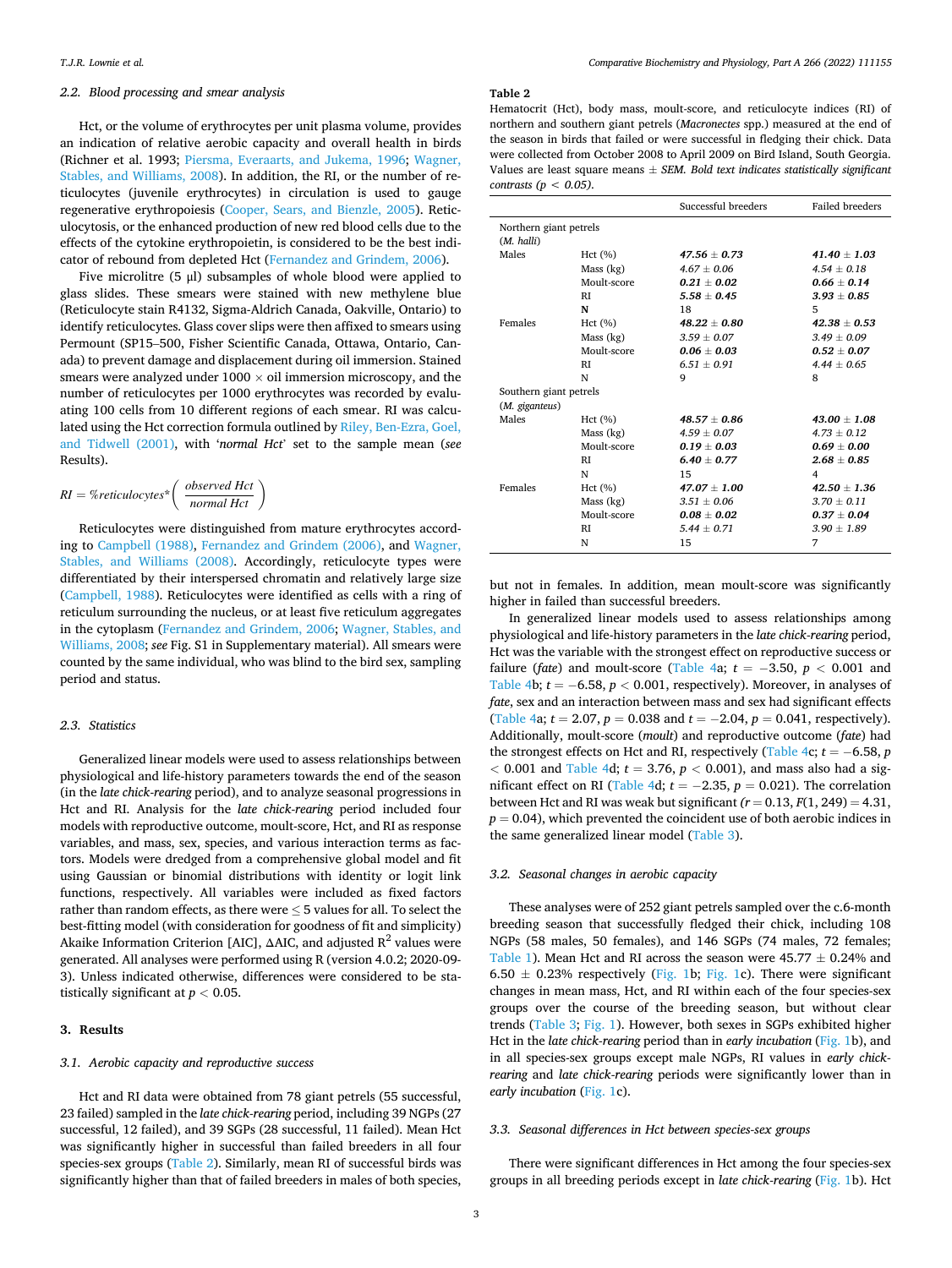#### <span id="page-3-0"></span>**Table 3**

Generalized linear models evaluating variation in (a) reproductive success or failure (*fate*), (b) moult-score (*moult*), (c) hematocrit (Hct), and (d) reticulocyte index (RI) (A,  $N = 77$ ) in relation to mass, sex, species, and other explanatory variables measured in giant petrels (*Macronectes* spp.) at the end of the breeding season. Models were also run to evaluate variation in (e) Hct and (f) RI (A, *N* = 252) in relation to mass, reproductive period (*period*), sex, and species measured at four distinct periods during the reproductive season. Data were collected from October 2008 to April 2009 on Bird Island, South Georgia. The best-fitting models (indicated by the lowest AIC value) and null models are signified by bold text, and the global models (from which the stronger models were dredged) are indicated by italics.

| (a)                                                                                                |                      |                    |                 |                   |
|----------------------------------------------------------------------------------------------------|----------------------|--------------------|-----------------|-------------------|
| $Response = fate$                                                                                  | <b>AIC</b>           | $\triangle$ AIC    |                 | Adj $R^2$         |
| $Rate - Het + mass*sex + sex*species$<br>Fate $\sim$ Hct + mass + sex + species<br>$(null) \sim 1$ | 84.2<br>88.1<br>96.6 | 0<br>3.9<br>12.4   |                 | 0.26<br>0.17<br>0 |
|                                                                                                    |                      |                    |                 |                   |
| (b)                                                                                                |                      |                    |                 |                   |
| $Response = \text{moult}$                                                                          | <b>AIC</b>           | $\triangle$ AIC    |                 | Adj $R^2$         |
| Moult $\sim$ Hct + mass + sex + species                                                            | $-39.2$              | 0                  |                 | 0.41              |
| Moult $\sim$ Hct + mass *sex + sex *species                                                        | $-38.6$              | 0.6                |                 | 0.43              |
| $(Null) \sim 1$                                                                                    | $-6.6$               | 32.6               |                 | 0                 |
| (c)                                                                                                |                      |                    |                 |                   |
| $Response = Hct$                                                                                   | AIC                  | $\Delta {\rm AIC}$ |                 | Adj $R^2$         |
| $Hct$ ~ mass + moult + sex + species                                                               | 405.7                | 0                  |                 | 0.39              |
| $Hct$ ~ mass *sex + mass *species + moult                                                          | 408.6                | 2.9                |                 | 0.40              |
| $(null) \sim 1$                                                                                    | 436.6                | 30.9               |                 | 0.00              |
| (d)                                                                                                |                      |                    |                 |                   |
| $Response = RI$                                                                                    | AIC                  | $\triangle$ AIC    |                 | Adj $R^2$         |
| $RI$ ~ fate + mass + sex + species                                                                 | 369.5                | $\bf{0}$           |                 | 0.21              |
| $RI \sim$ fate $+$ mass *sex $+$ sex *species                                                      | 371.5                | 2.0                |                 | 0.23              |
| $(Null) \sim 1$                                                                                    | 379.5                | 10.0               |                 | 0.00              |
| (e)                                                                                                |                      |                    |                 |                   |
| $Response = Hct$                                                                                   |                      | <b>AIC</b>         | $\triangle$ AIC | Adj<br>$R^2$      |
| $Hct \sim mass + moult + period + sex + species$                                                   |                      | 1363.3             | 0               | 0.16              |
| $Hct \sim mass * period + mass * sex + moult * sex +$                                              |                      | 1369.8             | 6.5             | 0.17              |
| $sex$ *species + moult*species<br>$(null) \sim 1$                                                  |                      | 1388.5             | 25.2            | 0.00              |
| (f)                                                                                                |                      |                    |                 |                   |
| $Response = RI$                                                                                    |                      | <b>AIC</b>         | ΔAIC            | Adj<br>$R^2$      |
| $RI \sim mass + mout + period + sex + species$                                                     |                      | 1310.6             | $\mathbf{0}$    | 0.21              |
| RI $\sim$ mass*period $+$ mass*sex $+$ moult*sex $+$ sex*species                                   |                      | 1310.7             | 0.1             | 0.24              |
| $+$ moult*species<br>$(null) \sim 1$                                                               |                      | 1350.5             | 39.9            | 0.00              |
|                                                                                                    |                      |                    |                 |                   |

was significantly higher in female NGPs than female SGPs in the *early incubation* and *late incubation* periods (Fig. 1b), but the reverse was found in *early chick-rearing*, i.e., Hct was higher in female SGPs (Fig. 1b). In generalized linear models the principal effects on Hct were mass, moultscore (*moult*), breeding period (*period*), and sex ([Table 4](#page-4-0);  $t = 25.7$ ,  $p <$ 0.001).

## *3.4. Seasonal differences in RI between species-sex groups*

RI varied significantly among the four species-sex groups in all breeding periods with the exception of the *late chick-rearing* (Fig. 1c). In all other periods, the RIs of NGPs were significantly higher than those of



Fig. 1. (a) Mass (kg), (b) Hct (%), and (c) RI (%) of successful breeding giant petrels (*Macronectes* spp.) over the breeding season. Samples were collected from October 2008 to April 2009 on Bird Island, South Georgia. To allow for more easily readable axis labels, "*incubation*" was shortened to "*in.*", and "*rearing*" to "*rear.*". Values are least square means ± *SEM. Data was jittered along the x-axis for visual clarity.* 

SGPs. In addition, in the *early incubation* and *late incubation* periods, the RIs of female SGPs were significantly lower than those of male SGPs (and every other species-sex group). In generalized linear models breeding period (*period*) and species were the strongest predictors of RI [\(Table 4](#page-4-0); *t*   $= 5.71, p < 0.001$ ).

## **4. Discussion**

This study shows that hematological indices of aerobic capacity were higher in giant petrels that breed successfully, compared with those that failed. The strongest support came from analyses of Hct, which was higher in successful than failed breeders in all species-sex groups ([Table 2\)](#page-2-0). RIs showed similar relationships in males of both species, but differences in females were not significant (although the direction of the difference was the same in female southern giant petrels; [Table 2](#page-2-0)). These findings are consistent with our two hypotheses, and illustrate the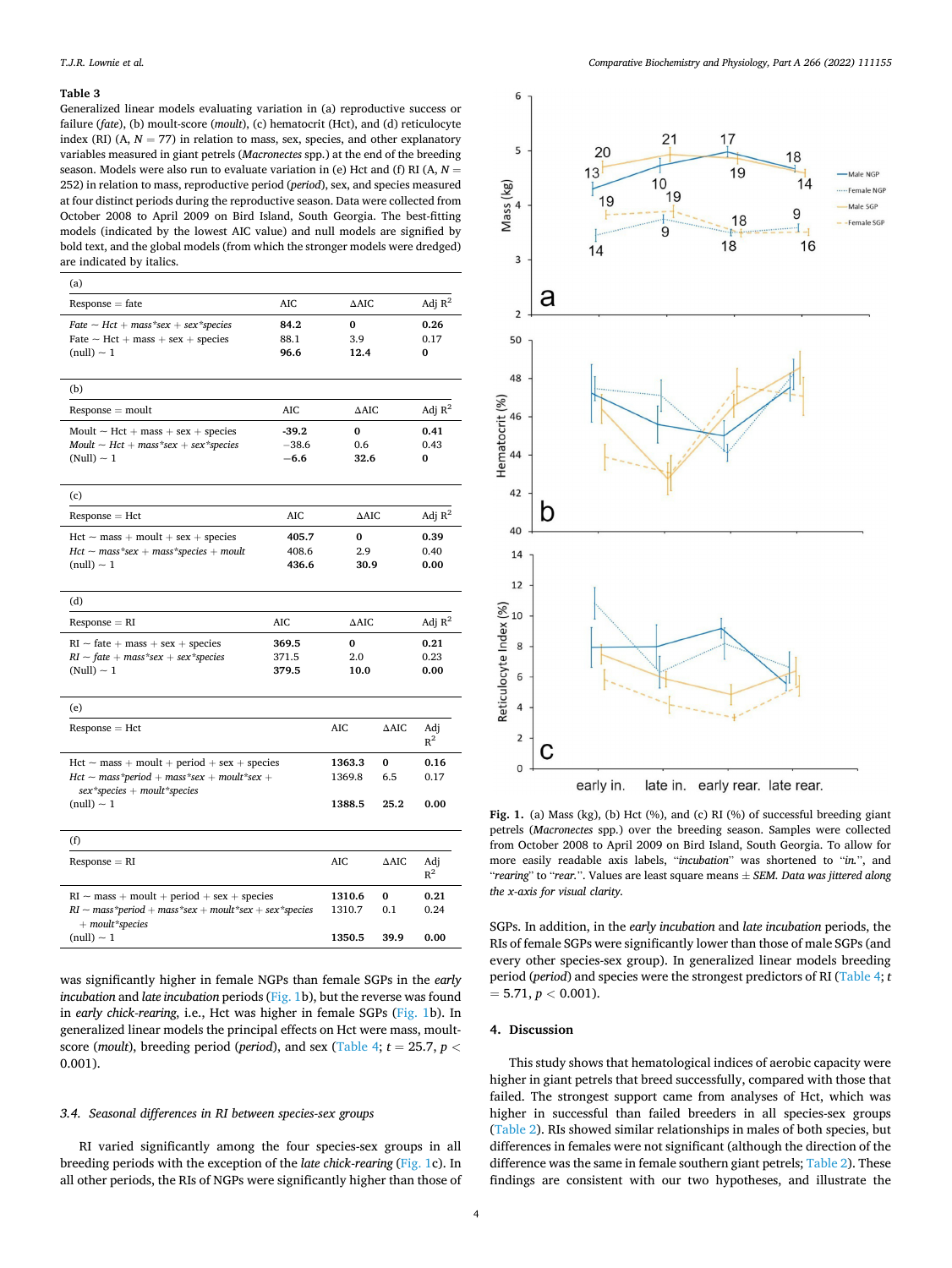#### <span id="page-4-0"></span>**Table 4**

Significant parameter estimates ( $p < 0.05$ ) of the best-fitting generalized linear **models** (indicated by the lowest AIC value) presented in [Table 3.](#page-3-0) Data were collected from October 2008 to April 2009 on Bird Island, South Georgia**.** 

| (a) fate $\sim$ Hct + mass*sex + sex*species                                                 |                                                     |                                               |                                      |                                               |                                           |  |
|----------------------------------------------------------------------------------------------|-----------------------------------------------------|-----------------------------------------------|--------------------------------------|-----------------------------------------------|-------------------------------------------|--|
| Parameter                                                                                    | Estimate                                            | Standard error                                |                                      | t value                                       | <i>p</i> -value                           |  |
| Intercept<br>Hct<br>Sex<br>Mass*sex                                                          | 9.38<br>$-0.36$<br>20.4<br>$-4.91$                  | 7.04<br>0.10<br>9.86<br>2.40                  |                                      | 1.33<br>$-3.50$<br>2.07<br>$-2.04$            | 0.183<br>< 0.001<br>0.038<br>0.041        |  |
|                                                                                              | (b) moult $\sim$ Hct + mass + sex + species         |                                               |                                      |                                               |                                           |  |
| Intercept                                                                                    | 1.69                                                | 0.38                                          |                                      | 4.45                                          | ${}< 0.001$                               |  |
| Hct                                                                                          | $-0.04$                                             | 0.01                                          |                                      | $-6.58$                                       | < 0.001                                   |  |
|                                                                                              | (c) Hct $\sim$ mass + moult + sex + species         |                                               |                                      |                                               |                                           |  |
| Intercept                                                                                    | 47.1                                                | 4.94                                          |                                      | 9.53                                          | < 0.001                                   |  |
| Moult                                                                                        | $-10.6$                                             |                                               | 1.61                                 |                                               | ${}< 0.001$                               |  |
|                                                                                              | (d) $RI \sim$ fate + mass + sex + species           |                                               |                                      |                                               |                                           |  |
| Intercept                                                                                    | 13.1                                                | 3.92                                          |                                      | 3.35                                          | 0.001                                     |  |
| <b>Fate</b><br>Mass                                                                          | 2.32<br>$-2.60$                                     | 0.62<br>1.10                                  |                                      | 3.76<br>$-2.35$                               | < 0.001<br>0.021                          |  |
|                                                                                              | e) Hct $\sim$ mass + moult + period + sex + species |                                               |                                      |                                               |                                           |  |
| Intercept                                                                                    |                                                     | 51.1                                          | 1.99                                 | 25.7                                          | < 0.001                                   |  |
| Mass<br>Moult<br>Period late incubation<br>Period late chick-rearing<br><b>Sex</b>           |                                                     | $-1.48$<br>$-6.76$<br>$-1.67$<br>2.47<br>2.31 | 0.55<br>2.44<br>0.65<br>0.80<br>0.76 | $-2.70$<br>$-2.77$<br>$-2.56$<br>3.09<br>3.03 | 0.007<br>0.006<br>0.011<br>0.002<br>0.003 |  |
| (f) $RI \sim$ mass + moult + period + sex + species                                          |                                                     |                                               |                                      |                                               |                                           |  |
| Intercept                                                                                    |                                                     | 10.2                                          | 1.79                                 | 5.71                                          | < 0.001                                   |  |
| Period early chick-rearing<br>Period late incubation<br>Period late chick-rearing<br>Species |                                                     | $-1.60$<br>$-1.77$<br>$-1.85$<br>$-2.51$      | 0.55<br>0.59<br>0.72<br>0.41         | $-2.90$<br>$-3.01$<br>$-2.58$<br>$-6.08$      | 0.004<br>0.003<br>0.011<br>< 0.001        |  |

physiological underpinnings of two major, overlapping life-history processes in giant petrels. First, the relatively high Hct and RIs in successful breeders reinforce that aerobic capacity is critical for supporting the demands of parental care, which involves long pelagic foraging trips, particularly in females, and high levels of intra- and inter-specific competition for carrion on beaches, particularly by males [\(Granroth-](#page-6-0)[Wilding and Phillips, 2018;](#page-6-0) [Mills, Morley, Votier, and Phillips, 2021](#page-6-0)). Second, the relatively low aerobic indices of failed breeders may also reflect the potential costs or physiological adjustments (such as increased plasma volume) associated with feather replacement ([Table 2\)](#page-2-0). Lacking a chick for which to care, failed breeders have reduced workloads (as there is no requirement for provisioning), and hence low (but not necessarily anemic) levels of Hct are probably sufficient to support foraging for self-maintenance. Additionally, unlike most other seabirds, giant petrels moult during early breeding, but suspend this during periods of higher demand, i.e., once chicks hatch; however, feather replacement is resumed after reproductive failure, and this cost seems to be reflected in the hematological variables ([Ots,](#page-6-0)  Murumägi, and Hõrak, 1998; [Crossin et al., 2012](#page-6-0); [Mazarro et al., 2013](#page-6-0); [Table 2](#page-2-0)). We discuss these findings in greater detail below.

# *4.1. Aerobic capacity and reproductive success*

The average Hct and RIs of successful breeders were higher than

those of failed breeders by 5.48  $\pm$  0.64% and 2.05  $\pm$  0.63%, respectively. Hct peaked at  $48.6 \pm 0.86\%$  in successful male SGPs, and was lowest in failed male NGPs, at  $41.40 \pm 1.03\%$  ([Table 2](#page-2-0)). The latter represents a significant decline in Hct over the breeding season from an *early incubation average Hct of 46.40*  $\pm$  3.82, which may represent 'reproductive anemia' (a decline in Hct of greater than 2 standard deviations (often ~10%) from *pre-laying* to *post-laying*; [Williams et al.,](#page-7-0)  [2004;](#page-7-0) [Crossin et al., 2010\)](#page-6-0).

Aerobic upregulation leads to several fitness advantages in breeding birds, as it supports higher oxygenation of tissues for sustaining intense workloads while foraging or in nest defence ([Williams, 2012](#page-7-0)). For example, previous work has shown that relatively high aerobic capacity improves diving ability in sea birds ([Mill and Baldwin, 1983;](#page-6-0) [Crossin,](#page-6-0)  [Takahashi, Sakamoto, Trathan, and Williams, 2015\)](#page-6-0), minimizes heat loss [\(Guard and Murrish, 1975](#page-6-0); [Hayes and Garland, 1995\)](#page-6-0), and increases flight performance at high altitudes ([Clemens, 1990](#page-6-0); [Fair, Whitaker, and](#page-6-0)  [Pearson, 2007](#page-6-0); [Borras and Cabrera, 2010](#page-5-0)). In this study, elevated aerobic capacity presumably improves competitive ability when fighting for seal and penguin carrion at South Georgia, which comprises the majority of the diets of males of both NGP and SGP during the breeding season [\(Mills, Morley, Votier, and Phillips, 2021\)](#page-6-0). These food sources are critical to successful reproduction, and giant petrels exhibit high levels of intra- and inter-specific aggression for access [\(Hunter, 1983](#page-6-0)). Aggressive behaviour in birds, like the battles for dominance ('cockfights') seen in male red junglefowl (*Gallus gallus*), has been linked to testosterone levels [\(Wingfield, Ball, Dufty Jr., Hegner, and Ramenofsky,](#page-7-0)  [1987;](#page-7-0) [Soma, 2006\)](#page-7-0), and also elevated aerobic capacity in dominant compared with subordinate males ([Hammond, Chappell, Cardullo, Lin,](#page-6-0)  [and Johnsen, 2000](#page-6-0)). Increased aerobic capacity is presumably also an advantage to giant petrels when commuting long distances to pelagic waters, which is the main habitat utilised by the females, which are considerably smaller and consume a much greater proportion of marine prey [\(Granroth-Wilding and Phillips, 2018](#page-6-0); [Mills, Morley, Votier, and](#page-6-0)  [Phillips, 2021\)](#page-6-0).

The low aerobic indices in failed breeders may indicate an increased investment in moult (Ots, Murumägi, and Horak, 1998; Mazarro et al., [2013\)](#page-6-0), which in terms of primary (flight) feathers, was much more advanced in failed breeders by the late season when sampling took place ([Table 2\)](#page-2-0) [\(Crossin et al., 2012](#page-6-0)). Increased moult investment (stemming from decreased prolactin, see [Crossin et al., 2012\)](#page-6-0) could improve flight performance ([Echeverry-Galvis and Hau, 2013\)](#page-6-0) and at least partly explain why foraging ranges are longer in failed than successful (González-Solís, [Croxall, and Afanasyev, 2008](#page-6-0)). By extension, advanced moult may theoretically result in better preparedness for out-migration, though this is yet to be tested. Moreover, the decrease in Hct during moult is widely thought to be a result of a substantial increase in blood plasma volume (hemodilution) in order to fill the extensive vascular networks of growing quills ([Chilgren and DeGraw, 1977; Mazarro et al.,](#page-6-0)  [2013\)](#page-6-0), particularly as there is no evidence of reduced erythrocyte production ([DeGraw and Kern, 1985](#page-6-0); [Minias, Kaczmarek, W](#page-6-0)łodarczyk, and [Janiszewski, 2013](#page-6-0)). This could, in turn, explain the more consistent reduction in Hct than in RIs, which was recorded in failed breeders across all species-sex groups ([Table 2\)](#page-2-0). In particular, that Hct decreased by ~6% and RI only by ~0.05% in failed female NGPs, which invested more heavily in moult [\(Crossin et al., 2012](#page-6-0)), suggests considerable hemodilution, but not reduced reticulocytosis (*see* [Table 2\)](#page-2-0).

## *4.2. Seasonal changes in aerobic capacity*

A second aim of this study was to document the seasonal changes in aerobic indices across the breeding season, from *early incubation* to *late chick-rearing*, with the analyses restricted to successful breeders to avoid confounding effects of breeding status. Hct and RI varied considerably throughout breeding in both species and sexes, but the most striking feature was a convergence of values to high Hct and low RI levels in *late chick-rearing*, shortly before both chicks and adults depart the colony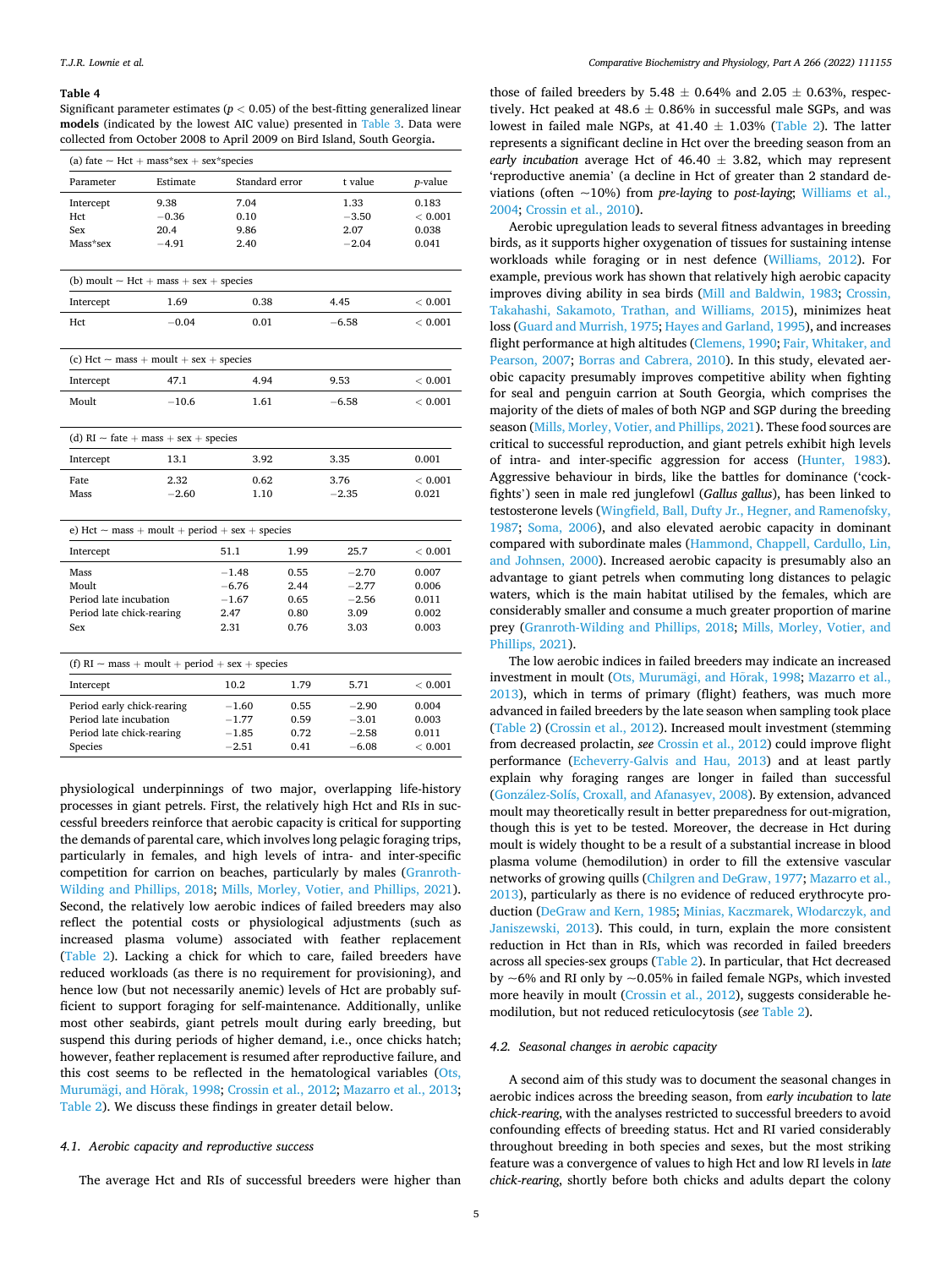<span id="page-5-0"></span>([Fig. 1](#page-3-0)b; [Fig. 1](#page-3-0)c). This upregulation of Hct through chick rearing may be related to the increasing demands of provisioning, particularly given that the mean meal mass is higher in the latter half of rearing ([Hunter,](#page-6-0)  [1983\)](#page-6-0), and foraging trips are longer both in terms of flight distance and duration in both species ([Granroth-Wilding and Phillips, 20189](#page-6-0)). In a study by Love, Breuner, Vézina, and Williams (2004), glucocorticoid secretion in European starlings (*Sturnus vulgaris*) increased through the stages of chick development, supporting higher foraging and locomotor activity ([Wingfield, Schwabl, and Mattocks Jr, 1990](#page-7-0)). To aid this increased workload, increases in aerobic indices have also been documented ([Davey, Lill, and Baldwin, 2000](#page-6-0); [Navarro et al., 2007\)](#page-6-0). For example, in the short-tailed shearwater (*Ardenna tenuirostris*), [Davey,](#page-6-0)  [Lill, and Baldwin \(2000\)](#page-6-0) found hemoglobin to increase at a constant rate throughout the breeding season, which was attributed to the demands of increasingly long foraging trips. Studies have shown Hct to increase with flight costs (Horak, [Ots, and Murum](#page-6-0)ägi, 1998) and fluctuate with seasonal changes in energy demand (Butler, 2016), often peaking immediately prior to or during long-distance migration ([Wingfield, Schwabl,](#page-7-0)  [and Mattocks Jr, 1990;](#page-7-0) [Krause et al., 2016\)](#page-6-0). However, proximity to migration is clearly not as important as demands associated with chick provisioning in determining aerobic capacity of giant petrels, otherwise we would expect similar levels of Hct in failed and successful breeders. That was not the case, even though failed and successful birds would have departed on migration not long after sampling. Finally, neither mean mass nor RI showed a consistent seasonal pattern, and values were within levels measured in previous studies ([Uhart, Quintana, Karesh,](#page-7-0)  [and Braselton, 2003](#page-7-0); [Fig. 1](#page-3-0)a; [Fig. 1](#page-3-0)c). This was unusual, as we expected evidence of reproductive anemia in successful females across the season ([Williams et al., 2004;](#page-7-0) [Crossin et al., 2010](#page-6-0)). Instead, the strongest indication of anemia was in failed females, who, despite having low Hct by comparison with their successful counterparts ([Table 2\)](#page-2-0), had comparable RIs (Table 2), suggesting an attempt to upregulate erythropoiesis.

# *4.3. Conclusion*

These findings suggest aerobic capacity is a critical determinant of the success of parental care in migratory seabirds. As workload increases during the breeding season, so too must the aerobic measures that in part determine the ability of an individual to provision its growing offspring. This was illustrated most clearly by changes in Hct, which was depleted in failed breeders and up-regulated over the breeding season, suggesting it is a suitable metric for studies relating aerobic capacity to workload and fitness. Changes in RI complemented the trends in Hct, but less reliably, which may reflect sample-size limitations or the physiology of moult and species-sex differences therein. Generally, these results suggest that the ability to accommodate the stress associated with prolonged flight partly determine reproductive success. A previous study suggested that in terms of adult survival, giant petrels would benefit in the short term from warming in the southwest Atlantic [\(Gianuca et al.,](#page-6-0)  [2019\)](#page-6-0). However, the range of Antarctic krill has contracted southwards, and its abundance has reduced sharply at the northern limit, which is around South Georgia (Atkinson et al., 2019). As krill and krilldependent predators (penguins and Antarctic fur seals) form the bulk of the diet of breeding giant petrels [\(Mills, Morley, Votier, and Phillips,](#page-6-0)  [2021\)](#page-6-0), it is possible that adults may in the future be forced to forage further from the colony, raising flight costs and aerobic demands, and amplifying competition, potentially leading to higher rates of reproductive failure. Future research should (*i*) evaluate relationships among a wider suite of hematological and physiological metrics to establish more comprehensive aerobic profiles, (*ii*) examine the relationship between aerobic measures in the pre-laying and early breeding periods, and the decision to breed and eventual outcome, and (*iii*) determine carry-over effects by establishing relationships been end-of-season physiological profiles, migratory performance and fitness in subsequent breeding seasons.

# **Ethical approval**

All sampling protocols were covered by with permits issued by the Canadian Council for Animal Care (Simon Fraser University Animal Care Permit 897B-8) and approved by the British Antarctic Survey Ethics Committee and carried under permit by the Government of South Georgia and the South Sandwich Islands.

# **Funding**

This work was funded through a National Science and Engineering Research Council of Canada (NSERC) Post-Doctoral Fellowship and NSERC *E*-BIRD funding to Glenn Crossin. Additional financial support was provided by the British Antarctic Survey through an Antarctic Funding Initiative Collaborative Gearing Scheme awarded to Alistair Dawson, Phil N. Trathan, and Richard A. Phillips. This work represents a contribution to the Ecosystems component of the British Antarctic Survey Polar Science for Planet Earth Programme, funded by the Natural Environment Research Council.

## **Credit author statement**

Lownie TJR.: Conceptualization, Methodology, Software, Formal analysis, Investigation, Data Curation, Writing – Original Draft, Visualization.

Jubinville I: Methodology, Software, Formal analysis, Writing – Review & Editing.

Williams TD: Writing – Review  $&$  Editing.

Phillips RA: Writing – Review & Editing, Funding acquisition.

Crossin GT: Conceptualization, Methodology, Validation, Investigation, Resources, Data Curation, Writing – Original Draft, Supervision, Project administration, Funding acquisition.

#### **Declaration of Competing Interest**

The authors declare that they have no known competing financial interests or personal relationships that could have appeared to influence the work reported in this paper.

## **Appendix A. Supplementary data**

Supplementary data to this article can be found online at [https://doi.](https://doi.org/10.1016/j.cbpa.2022.111155)  [org/10.1016/j.cbpa.2022.111155.](https://doi.org/10.1016/j.cbpa.2022.111155)

#### **References**

- Atkinson, A., Hill, S.L., Pakhomov, E.A., Siegel, V., Reiss, C.S., Loeb, V.J., Steinberg, D.K., Schmidt, K., Tarling, G.A., Gerrish, L., Sailley, S.F., 2019. Krill (*Euphausia superba*) distribution contracts southward during rapid regional warming. Nat. Clim. Chang. 9, 142–147. <https://doi.org/10.1038/s41558-018-0370-z>.
- Borras, A., Cabrera, J., Senar, J.C., 2010. Hematocrit variation in response to altitude changes in wild birds: a repeated-measures design. Condor 112 (3), 622–626. <https://doi.org/10.1525/cond.2010.090113>.
- Breuner, C., 2011. Stress and reproduction in birds. In: Norris, D.O., Lopez, K.H. (Eds.), *[Hormones and Reproduction of Invertebrates](http://refhub.elsevier.com/S1095-6433(22)00013-7/rf0015)*, *Vol. 4 Birds*. Elsevier, San Diego, [California, pp. 129](http://refhub.elsevier.com/S1095-6433(22)00013-7/rf0015)–151.
- Brown, R.M., Techow, N.M.S.M., Wood, A.G., Phillips, R.A., 2015. Hybridization and back-crossing in Giant petrels (*Macronectes giganteus* and *M. halli*) at Bird Island, South Georgia, and a summary of hybridization in seabirds. PLoS One 10 (3), e0121688. <https://doi.org/10.1371/journal.pone.0121688>.
- Butler, P.J., 2016. The physiological basis of bird flight. Philos T R Soc B, Biol. Sci. 371 (1704) [https://doi.org/10.1098/rstb.2015.0384.](https://doi.org/10.1098/rstb.2015.0384)
- [Campbell, T.W., 1988. Avian Hematology.](http://refhub.elsevier.com/S1095-6433(22)00013-7/rf0030) *Avian Hematology and Cytology: Chapter 1*. [Iowa State University Press, pp. 3](http://refhub.elsevier.com/S1095-6433(22)00013-7/rf0030)–17.
- Capilla-Lasheras, P., Dominoni, D.M., Babayan, S.A., O'Shaughnessy, P.J., Mladenova, M., Woodford, L., Pollock, C.J., Barr, T., Baldini, F., Helm, B., 2017. Elevated immune gene expression is associated with poor reproductive success of urban blue tits. Front. Ecol. Evol.: Behav. Evol. Ecol. 5 (64) [https://doi.org/10.3389/](https://doi.org/10.3389/fevo.2017.00064)  [fevo.2017.00064](https://doi.org/10.3389/fevo.2017.00064).
- Catry, P., Poisbleau, M., Lecoq, M., Phillips, R.A., 2013. Differences in the timing and extend of annual moult of black-browed albatrosses *Thalassarche melanophris* living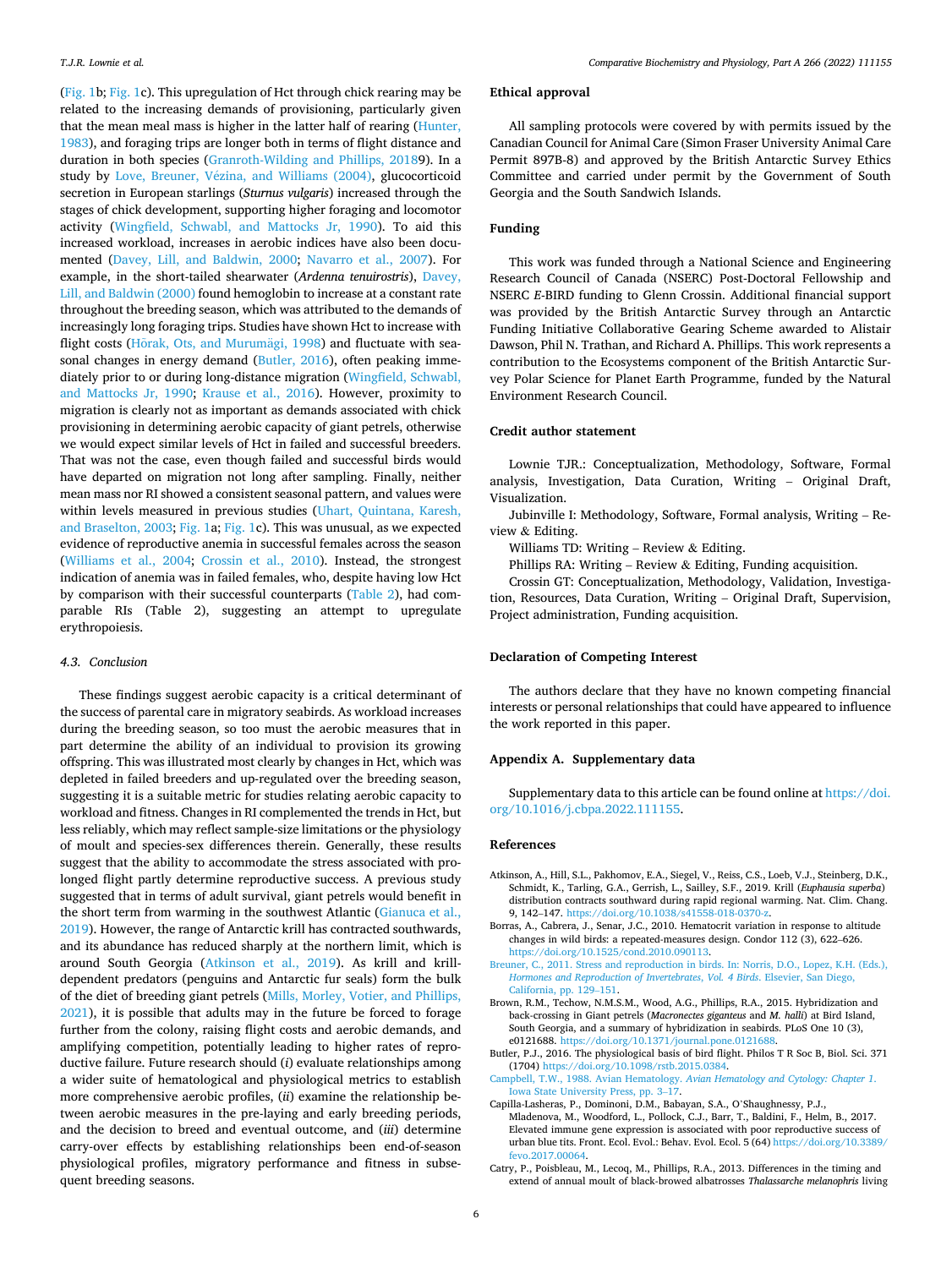<span id="page-6-0"></span>in contrasting environments. Polar Biol. 36, 837–842. [https://doi.org/10.1007/](https://doi.org/10.1007/s00300-013-1309-5)  [s00300-013-1309-5.](https://doi.org/10.1007/s00300-013-1309-5)

[Chilgren, J.D., DeGraw, W.A., 1977. Some blood characteristics of white-crowned](http://refhub.elsevier.com/S1095-6433(22)00013-7/rf0045) [sparrows during molt. Auk 94, 169](http://refhub.elsevier.com/S1095-6433(22)00013-7/rf0045)–171.

- Clemens, D.T., 1990. Intraspecific variation and effects of altitude on blood properties of rosy finches (*Leucosticte arctoa*) and house finches (*Carpodacus mexicanus*). Physiol. Zool. 63, 288–307. <https://doi.org/10.2307/30158498>.
- [Clutton-Brock, T.H., 1991. Parental care. Princeton University Press, Princeton, New](http://refhub.elsevier.com/S1095-6433(22)00013-7/rf0055)
- [Jersey](http://refhub.elsevier.com/S1095-6433(22)00013-7/rf0055). Cooper, C., Sears, W., Bienzle, D., 2005. Reticulocyte changes after experimental anemia and erythropoietin treatment of horses. J. Appl. Physiol. 99 (3), 915–921. https:/ [doi.org/10.1152/japplphysiol.00438.2005.](https://doi.org/10.1152/japplphysiol.00438.2005)
- Copello, S., Quintana, F., Somoza, G., 2006. Sex determination and sexual sizedimorphism in southern Giant-petrels (*Macronectes giganteus*) from Patagonia. Argentina. Emu 106 (2), 141-146. https://doi.org/10.1071/MU0503.
- Crossin, G.T., Trathan, P.N., Phillips, R.A., Dawson, A., Le Bouard, F., Williams, T.D., 2010. A carryover effect of migration underlies individual variation in reproductive readiness and extreme egg size dimorphism in macaroni penguins. Am. Nat. 176 (3), 357–366. [https://doi.org/10.1086/655223.](https://doi.org/10.1086/655223)
- [Crossin, G.T., Dawson, A., Phillips, R.A., Trathan, P.N., Gorman, K.B., Adlard, S.,](http://refhub.elsevier.com/S1095-6433(22)00013-7/rf0080)  [Williams, T.D., 2012. Seasonal patterns of prolactin and corticosterone secretion in](http://refhub.elsevier.com/S1095-6433(22)00013-7/rf0080)  [an Antarctic seabird that moults during reproduction. Gen. Comp. Endocrinol. 175,](http://refhub.elsevier.com/S1095-6433(22)00013-7/rf0080)  74–[81](http://refhub.elsevier.com/S1095-6433(22)00013-7/rf0080).
- Crossin, G.T., Phillips, R.A., Lattin, C.R., Romero, L.M., Williams, T.D., 2013. Corticosterone mediated costs of reproduction link current to future breeding. Gen. Comp. Endocrinol. 193, 112–120. <https://doi.org/10.1016/j.ygcen.2013.07.011>.
- Crossin, G.T., Takahashi, A., Sakamoto, K.Q., Trathan, P.N., Williams, T.D., 2015. Habitat selection by foraging macaroni penguins correlates with hematocrit, an index of aerobic condition. Mar. Ecol. Prog. Ser. 530, 163–176. [https://doi.org/](https://doi.org/10.3354/meps11320) [10.3354/meps11320.](https://doi.org/10.3354/meps11320)
- Daan, S., Deerenberg, C., Dijkstra, C., 1996. Increased daily work precipitates natural death in the kestrel. J. Anim. Ecol. 65, 539–544. [https://doi.org/10.2307/5734.](https://doi.org/10.2307/5734)
- Davey, C., Lill, A., Baldwin, J., 2000. Variation during breeding in parameters that influence blood oxygen carrying capacity in shearwaters. Aust. J. Zool. 48 (4), 347–356. <https://doi.org/10.1071/ZO00047>.
- Dawson, A., 2007. Control of the annual cycle in birds: endocrine constraints and plasticity in response to ecological variability. Phil. Trans. Roy. Soc. B. 363, 1621–1633.<https://doi.org/10.1098/rstb.2007.0004>.
- DeGraw, W.A., Kern, M.D., 1985. Changes in the blood and plasma volume of Harris' sparrows during postnuptial molt. Comp. Biochem. Physiol. A. 81 (4), 889–893. [https://doi.org/10.1016/0300-9629\(85\)90925-9.](https://doi.org/10.1016/0300-9629(85)90925-9)
- Drent, R., Daan, S., 1980. The prudent parent: energetic investments in avian breeding. Ardea 68, 225–252. [https://doi.org/10.5253/arde.v68.p225.](https://doi.org/10.5253/arde.v68.p225)
- Echeverry-Galvis, M.A., Córdoba-Córdoba, S., 2008. A brief overview on reproduction [and molt in neotropical birds. Ornitol. 19, 197](http://refhub.elsevier.com/S1095-6433(22)00013-7/rf0120)–205.
- Echeverry-Galvis, M.A., Hau, M., 2013. Flight performance and feather quality: paying the price of overlapping moult and breeding in a tropical highland bird. PLoS One 8 (5), e61106. <https://doi.org/10.1371/journal.pone.0061106>.
- Fair, J., Whitaker, S., Pearson, B., 2007. Sources of variation in haematocrit in birds.
- IBIS. 149 (3), 535–552. <https://doi.org/10.1111/j.1474-919X.2007.00680.x>. [Fernandez, F.R., Grindem, C.B., 2006. Reticulocyte response. In: Feldman, B.F., Zinkl, J.](http://refhub.elsevier.com/S1095-6433(22)00013-7/rf0135)  G., Jain, N.C. (Eds.), Schalm'[s Veterinary Hematology, 5th edn. Blackwell, Ames,](http://refhub.elsevier.com/S1095-6433(22)00013-7/rf0135)  [pp. 110](http://refhub.elsevier.com/S1095-6433(22)00013-7/rf0135)–115.
- Foster, M., 1974. A model to explain molt-breeding overlap and clutch size in some tropical birds. Evolution 28, 82–190. [https://doi.org/10.1111/j.1558-5646.1974.](https://doi.org/10.1111/j.1558-5646.1974.tb00739.x) [tb00739.x](https://doi.org/10.1111/j.1558-5646.1974.tb00739.x).
- Fowler, M.A., Williams, T.D., 2017. A physiological signature of the cost of reproduction associated with parental care. Am. Nat. 190 (6), 762–773. [https://doi.org/10.1086/](https://doi.org/10.1086/694123)  [694123](https://doi.org/10.1086/694123).
- Fowler, M.A., Paquet, M., Legault, V., Cohen, A.A., Williams, T.D., 2018. Physiological predictors of reproductive performance in the European starling (*Sturnus vulgaris*). Front. Zool. 15, 45. <https://doi.org/10.1186/s12983-018-0288-3>.
- Garant, D., Kruuk, L.E.B., McCleery, R.H., Sheldon, B.C., 2007. The effects of environmental heterogeneity on multivariate selection on reproductive traits in female great tits. Evolution 61, 1546–1559. [https://doi.org/10.1111/j.1558-](https://doi.org/10.1111/j.1558-5646.2007.00128.x)  [5646.2007.00128.x.](https://doi.org/10.1111/j.1558-5646.2007.00128.x)
- Gianuca, D., Votier, S.C., Pardo, D., Wood, A.G., Sherley, R.B., Ireland, L., Choquet, R., Pradel, R., Townley, S., Forcada, J., Tuck, G.N., Phillips, R.A., 2019. Sex-specific effects of fisheries and climate on the demography of sexually dimorphic seabirds. J. Anim. Ecol. 88, 1366–1378. [https://doi.org/10.1111/1365-2656.13009.](https://doi.org/10.1111/1365-2656.13009)
- González-Solís, J., Croxall, J.P., Afanasyev, V., 2008. Offshore spatial segregation in giant petrels *Macronectes spp*.: differences in species, sexes and seasons. Aquat. Conserv. 17, S22–S36.<https://doi.org/10.1002/aqc.911>.
- Granroth-Wilding, H.M.V., Phillips, R.A., 2018. Segregation in space and time explains the coexistence of two sympatric sub-Antarctic petrels. IBIS. 161 (1), 101–116. <https://doi.org/10.1111/ibi.12584>.
- Grant, M.C., Orsman, C., Easton, J., Lodge, C., Smith, M., Thompson, G., Rodwell, S., Moore, N., 2001. Breeding success and causes of breeding failure of curlew *Numenius arquata* in Northern Ireland. J. Appl. Ecol. 36 (1), 59–74. [https://doi.org/10.1046/](https://doi.org/10.1046/j.1365-2664.1999.00379.x)  365-2664.1999.00379.
- Guard, C.L., Murrish, D.E., 1975. Effects of temperature on viscous behavior of blood from Antarctic birds and mammals. Comp. Biochem. Physiol. 52 (2), 287–290. [https://doi.org/10.1016/S0300-9629\(75\)80088-0.](https://doi.org/10.1016/S0300-9629(75)80088-0)
- Guinet, C., Chastel, O., Koudil, M., Durbec, J.P., Jouventin, P., 1998. Effects of warm seasurface temperature anomalies on the blue petrel at the Kerguelen Islands. Proc. R. Soc. B 265, 1001–1006. [https://doi.org/10.1098/rspb.1998.0390.](https://doi.org/10.1098/rspb.1998.0390)
- [Hammond, K.A., Chappell, M.A., Cardullo, R.A., Lin, R.S., Johnsen, T.S., 2000. The](http://refhub.elsevier.com/S1095-6433(22)00013-7/rf0190) [mechanistic basis of aerobic performance variation in red junglefowl. J. Exp. Biol.](http://refhub.elsevier.com/S1095-6433(22)00013-7/rf0190) [203, 2053](http://refhub.elsevier.com/S1095-6433(22)00013-7/rf0190)–2064.
- Hayes, J.P., Garland, T., 1995. The evolution of endothermy: testing the aerobic capacity model. Evolution 49 (5), 836-847. https://doi.org/10.2307/241040
- Hemborg, C., 1999. Sexual difference in moult-breeding overlap and female reproductive costs in pied flycatchers *Ficedula hypoleuca*. J. Anim. Ecol. 68, 429–436. [https://doi.](https://doi.org/10.1046/j.1365-2656.1999.00295.x)  [org/10.1046/j.1365-2656.1999.00295.x.](https://doi.org/10.1046/j.1365-2656.1999.00295.x)
- Hemborg, C., Sanz, J.J., Lundberg, A., 2001. Effects of latitude on the trade-off between reproduction and moult: a long-term study with pied flycatchers. Oecologia 129, 206–212. [https://doi.org/10.1007/s004420100710.](https://doi.org/10.1007/s004420100710)
- Hemmings, N., West, M., Birkhead, T.R., 2012. Causes of hatching failure in endangered birds. Biol. Lett. 8 (6), 964-967. https://doi.org/10.1098/rsbl.2012.06
- Hipfner, J.M., 2008. Matches and mismatches: ocean climate, prey phenology and breeding success in a zooplanktivorous seabird. Mar. Ecol. Prog. Ser. 368, 295–304. [https://doi.org/10.3354/meps07603.](https://doi.org/10.3354/meps07603)
- Hõrak, P., Ots, I., Murumägi, A., 1998. Haematological health state indices of reproducing great tits: a response to brood size manipulation. Funct. Ecol. 12, 750–756. <https://doi.org/10.1046/j.1365-2435.1998.00244.x>.
- Hoye, B.J., Buttemer, W.A., 2011. Inexplicable inefficiency of avian molt? Insights from an opportunistically breeding arid-zone species, *Lichenostomus penicillatus*. PLoS One 6 (2). <https://doi.org/10.1371/journal.pone.0016230>.
- Hunter, S., 1983. The food and feeding ecology of the Giant petrels *Macronectes halli* and *M. giganteus* at South Georgia. J. Zool. 200 [https://doi.org/10.1111/j.1469-](https://doi.org/10.1111/j.1469-7998.1983.tb02813.x)  98.1983.tb02813.x, 521-328.
- Hunter, S., 1984a. Breeding biology, population dynamics of Giant petrels *Macronectes* at South Georgia (aves: procellariformes). J. Zool. 203, 441–460. [https://doi.org/](https://doi.org/10.1111/j.1469-7998.1984.tb02343.x) [10.1111/j.1469-7998.1984.tb02343.x](https://doi.org/10.1111/j.1469-7998.1984.tb02343.x).
- Jubinville, I., Williams, T.D., Trathan, P.N., Crossin, G.T., 2020. Trade-off between aerobic performance and egg production in migratory macaroni penguins. Comp. Biochem. Physiol. A. 247 (2020), 110742 [https://doi.org/10.1016/j.](https://doi.org/10.1016/j.cbpa.2020.110742)  [cbpa.2020.110742](https://doi.org/10.1016/j.cbpa.2020.110742).
- Kalmbach, E., Griffiths, R., Crane, J.E., Furness, R.W., 2004. Effects of experimentally increased egg production on female body condition and laying dates in the great skua *Sterorarius skua*. J. Avian Biol. 35 (6), 501–514. [https://doi.org/10.1111/](https://doi.org/10.1111/j.0908-8857.2004.03271.x)  [j.0908-8857.2004.03271.x.](https://doi.org/10.1111/j.0908-8857.2004.03271.x)
- Kern, M.D., Bacon, W., Long, D., Cowie, R.J., 2007. Blood metabolite levels in normal and handicapped pied flycatchers rearing broods of different sizes. Comp. Biochem. Physiol. A. 147 (1), 70–76. <https://doi.org/10.1016/j.cbpa.2006.11.006>.
- Ketterson, E.D., Nolan, V., 1999. Adaptation, exaptation, and constraint: a hormonal perspective. Am. Nat. 154, 4–25. [https://doi.org/10.1086/303280.](https://doi.org/10.1086/303280)

Kjellén, N., 1994. Moult in relation to migration in birds - a review. Ornis Svecica 4,  $1 - 24$ 

- Klaassen, M., 1995. Moult and basal metabolic costs in males of two subspecies of stonechats: the European *Saxicola torquata rubiculua* and the east African *S. t. Axillaris*. Oecologia 104 (4), 424–432. [https://doi.org/10.1007/BF00341339.](https://doi.org/10.1007/BF00341339)
- Krause, J.S., Németh, Z., Pérez, J.H., Chmura, H.E., Ramenofsky, M., Wingfield, J.C., 2016. Annual hematocrit profiles in two subspecies of white-crowned sparrow: a migrant and a resident comparison. Physiol. Biochem. Zool. 89 (1), 51–60. [https://](https://doi.org/10.1086/684612)  [doi.org/10.1086/684612.](https://doi.org/10.1086/684612)
- Leary, J., Sullivan, K.A., Hillgarth, N., 1999. Relationships among dominance, foraging proficiency, and condition in juvenile dark-eyed juncos. Auk 116 (4), 1136–1141. https://doi.org/10.2307/408969
- Love, O.P., Breuner, C.W., Vézina, F., Williams, T.D., 2004. Mediation of a corticosterone-induced reproductive conflict. Horm. Behav. 46, 59–65. [https://doi.](https://doi.org/10.1016/j.yhbeh.2004.02.001)  [org/10.1016/j.yhbeh.2004.02.001](https://doi.org/10.1016/j.yhbeh.2004.02.001).
- Malvat, Z., Lynch, S.A., Bennison, A., Jessopp, M., 2020. Evidence of links between haematological condition and foraging behaviour in northern gannets (*Morus bassanus*). R. Soc. Open Sci. 7 (5) [https://doi.org/10.1098/rsos.192164.](https://doi.org/10.1098/rsos.192164)
- Mazarro, L.M., Meegan, J., Sarran, D., Romano, T.A., Bonato, V., Deng, S., Dunn, J.L., 2013. Molt-associated changes in hematologic and plasma biochemical values and stress hormone levels in African penguins (*Spheniscus demersus*). J. Avian Med. Surg. 27 (4), 285–293. [https://doi.org/10.1647/2012-004.](https://doi.org/10.1647/2012-004)
- Mill, G.K., Baldwin, J., 1983. Biochemical correlates of swimming and diving behaviour in the little penguin, *Eudyptula minor*. Physiol. Zool. 56 (2), 242–254. [https://doi.](https://doi.org/10.1086/physzool.56.2.3.0156056)  [org/10.1086/physzool.56.2.3.0156056.](https://doi.org/10.1086/physzool.56.2.3.0156056)
- Mills, W.F., Morley, T.I., Votier, S.C., Phillips, R.A., 2021. Long-term inter- and intraspecific dietary variation in sibling seabirds species. Mar. Biol. 168, 31. [https://](https://doi.org/10.1007/s00227-021-03839-6)  [doi.org/10.1007/s00227-021-03839-6](https://doi.org/10.1007/s00227-021-03839-6).
- Minias, P., Kaczmarek, K., Włodarczyk, R., Janiszewski, T., 2013. Low oxygen-carrying capacity of blood may increase developmental instability of molt in migrating waders. Auk 130 (2), 308–312. [https://doi.org/10.1525/auk.2013.12184.](https://doi.org/10.1525/auk.2013.12184)
- Navarro, J., González-Solís, J., Viscor, G., 2007. Nutritional and feeding ecology in cory's shearwater Calonectris diomedea during breeding. MEPS 351, 261–271. [https://doi.](https://doi.org/10.3354/meps07115)  [org/10.3354/meps07115](https://doi.org/10.3354/meps07115).
- Norris, K., Evans, M.R., 2000. Ecological immunology: life history trade-offs and immune defense in birds. Behav. Ecol. 11 (1), 19–26. [https://doi.org/10.1093/beheco/](https://doi.org/10.1093/beheco/11.1.19)
- [11.1.19](https://doi.org/10.1093/beheco/11.1.19). Obst, B.S., Nagy, K.A., 1992. Field energy expenditures of the southern Giant-petrel. Condor 94 (4), 801-810. https://doi.org/10.2307/136927
- Ots, I., Murumägi, A., Hõrak, P., 1998. Haematological health state indices of reproducing great tits: methodology and sources of natural variation. Funct. Ecol. 12 (4), 700–707. [https://doi.org/10.1046/j.1365-2435-1998.00219.x.](https://doi.org/10.1046/j.1365-2435-1998.00219.x)
- Piersma, T., Everaarts, J.M., Jukema, J., 1996. Build-up of red blood cells in refuelling Bar-tailed godwits in relation to individual migratory quality. Condor: Ornithol. Appl. 98 (2), 363–370. [https://doi.org/10.2307/1369154.](https://doi.org/10.2307/1369154)